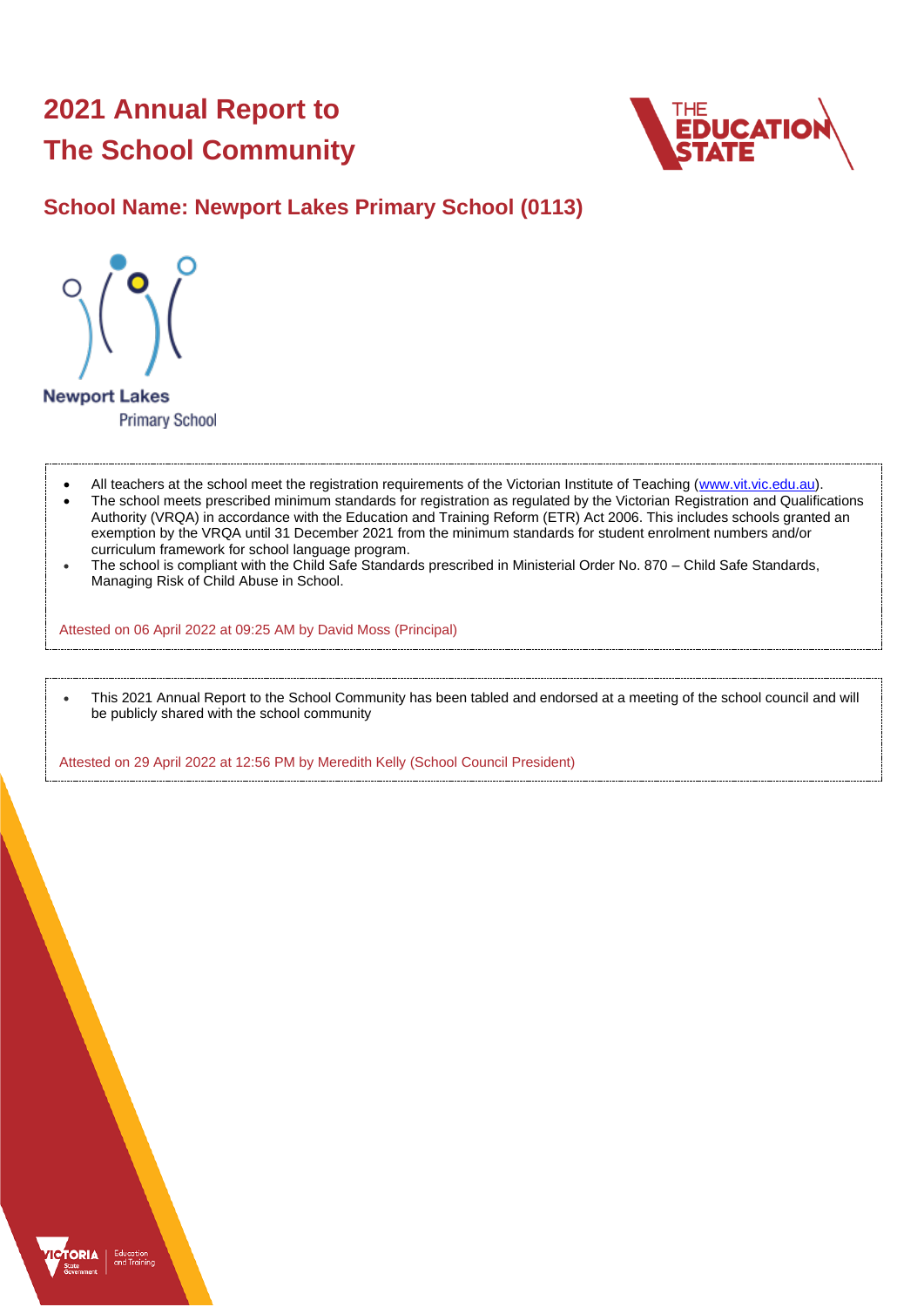

## How to read the Annual Report

## What does the *'About Our School'* commentary section of this report refer to?

The 'About our school' commentary provides a brief background on the school, an outline of the school's performance over the year and future directions.

The 'School Context' describes the school's vision, values and purpose. Details include the school's geographic location, size and structure, social characteristics, enrolment characteristics and special programs.

The 'Framework for Improving Student Outcomes (FISO)' section includes the improvement initiatives the school has selected and the progress they have made towards achieving them through the implementation of their School Strategic Plan and Annual Implementation Plan.

### What does the *'Performance Summary'* section of this report refer to?

The Performance Summary includes the following:

#### **School Profile**

- student enrolment information
- the school's 'Student Family Occupation and Education' category
- a summary of parent responses in the Parent Opinion Survey, shown against the statewide average for Primary schools
- school staff responses in the area of School Climate in the School Staff Survey, shown against the statewide average for Primary schools

#### **Achievement**

- English and Mathematics for Teacher Judgements against the curriculum
- English and Mathematics for National Literacy and Numeracy tests (NAPLAN).

#### **Engagement**

Student attendance at school

#### **Wellbeing**

Student responses to two areas in the Student Attitudes to School Survey:

- Sense of Connectedness
- Management of Bullying

Results are displayed for the latest year and the average of the last four years (where available). As NAPLAN tests were not conducted in 2020, the NAPLAN 4-year average is the average of 2018, 2019 and 2021 data in the 2021 Performance Summary.

## Considering COVID-19 when interpreting the Performance Summary

The Victorian community's experience of COVID-19, including remote and flexible learning, had a significant impact on normal school operations in 2020 and 2021. This impacted the conduct of assessments and surveys. Readers should be aware of this when interpreting the Performance Summary.

For example, in 2020 and 2021 school-based surveys ran under changed circumstances, and NAPLAN was not conducted in 2020. Absence and attendance data during this period may have been influenced by local processes and procedures adopted in response to remote and flexible learning.

Schools should keep this in mind when using this data for planning and evaluation purposes.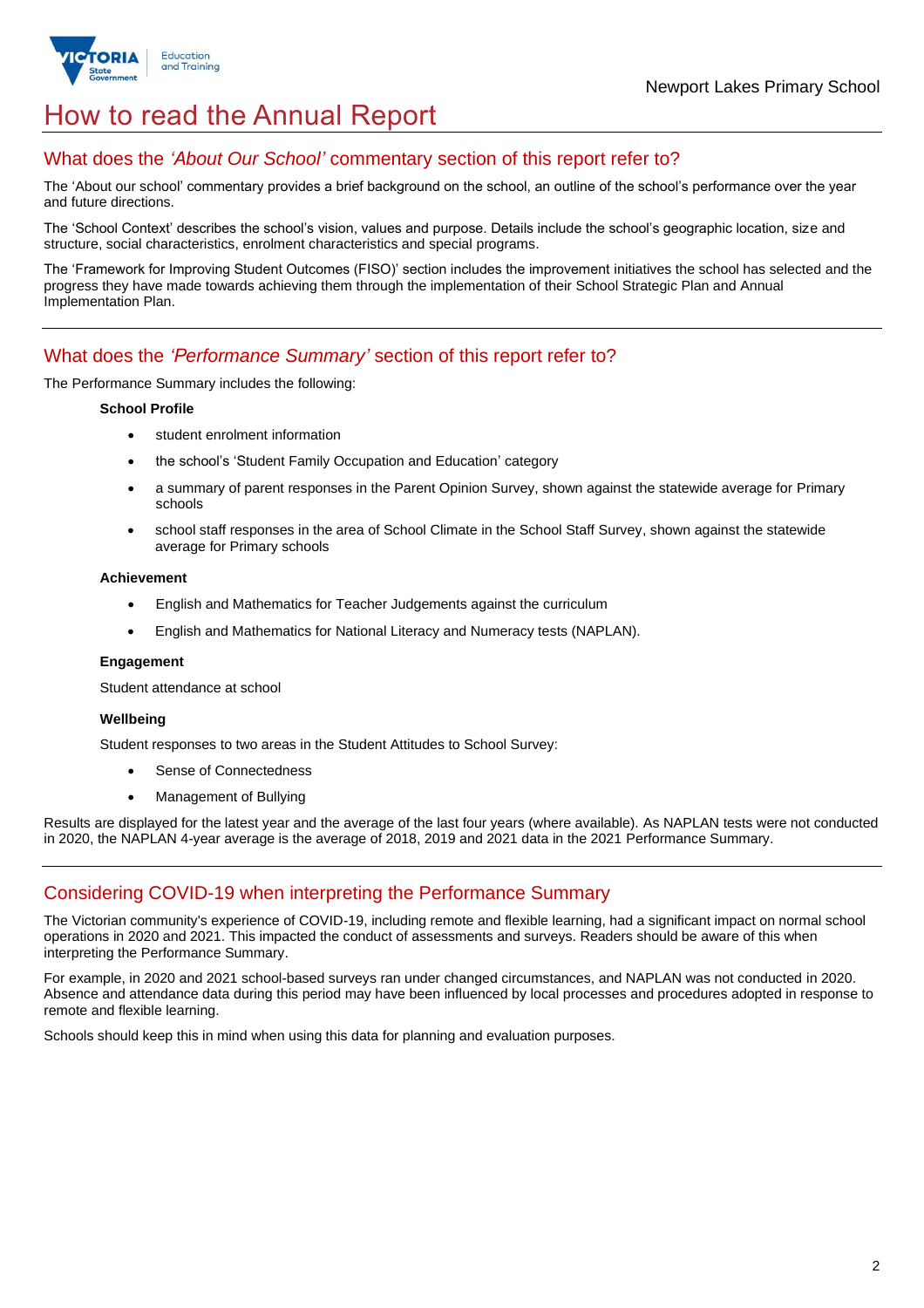

## How to read the Annual Report (continued)

#### What do *'Similar Schools'* refer to?

Similar Schools are a group of Victorian government schools with similar characteristics to the school.

This grouping of schools has been created by comparing each school's socio-economic background of students, the number of non-English speaking students and the school's size and location.

## What does *'NDP'* or '*NDA*' mean?

'NDP' refers to no data being published for privacy reasons or where there are insufficient underlying data. For example, very low numbers of participants or characteristics that may lead to identification will result in an 'NDP' label.

'NDA' refers to no data being available. Some schools have no data for particular measures due to low enrolments. There may be no students enrolled in some year levels, so school comparisons are not possible.

Note that new schools only have the latest year of data and no comparative data from previous years. The Department also recognises unique circumstances in Specialist, Select Entry, English Language, Community Schools and schools that changed school type recently, where school-to-school comparisons are not appropriate.

## What is the *'Victorian Curriculum'*?

The Victorian Curriculum F–10 sets out what every student should learn during his or her first eleven years of schooling. The curriculum is the common set of knowledge and skills required by students for life-long learning, social development and active and informed citizenship.

The Victorian Curriculum is assessed through teacher judgements of student achievement based on classroom learning.

The curriculum has been developed to ensure that school subjects and their achievement standards enable continuous learning for all students, including students with disabilities.

The 'Towards Foundation Level Victorian Curriculum' is integrated directly into the curriculum and is referred to as 'Levels A to D'.

'Levels A to D' may be used for students with disabilities or students who may have additional learning needs. These levels are not associated with any set age or year level that links chronological age to cognitive progress (i.e., there is no age expected standard of achievement for 'Levels A to D').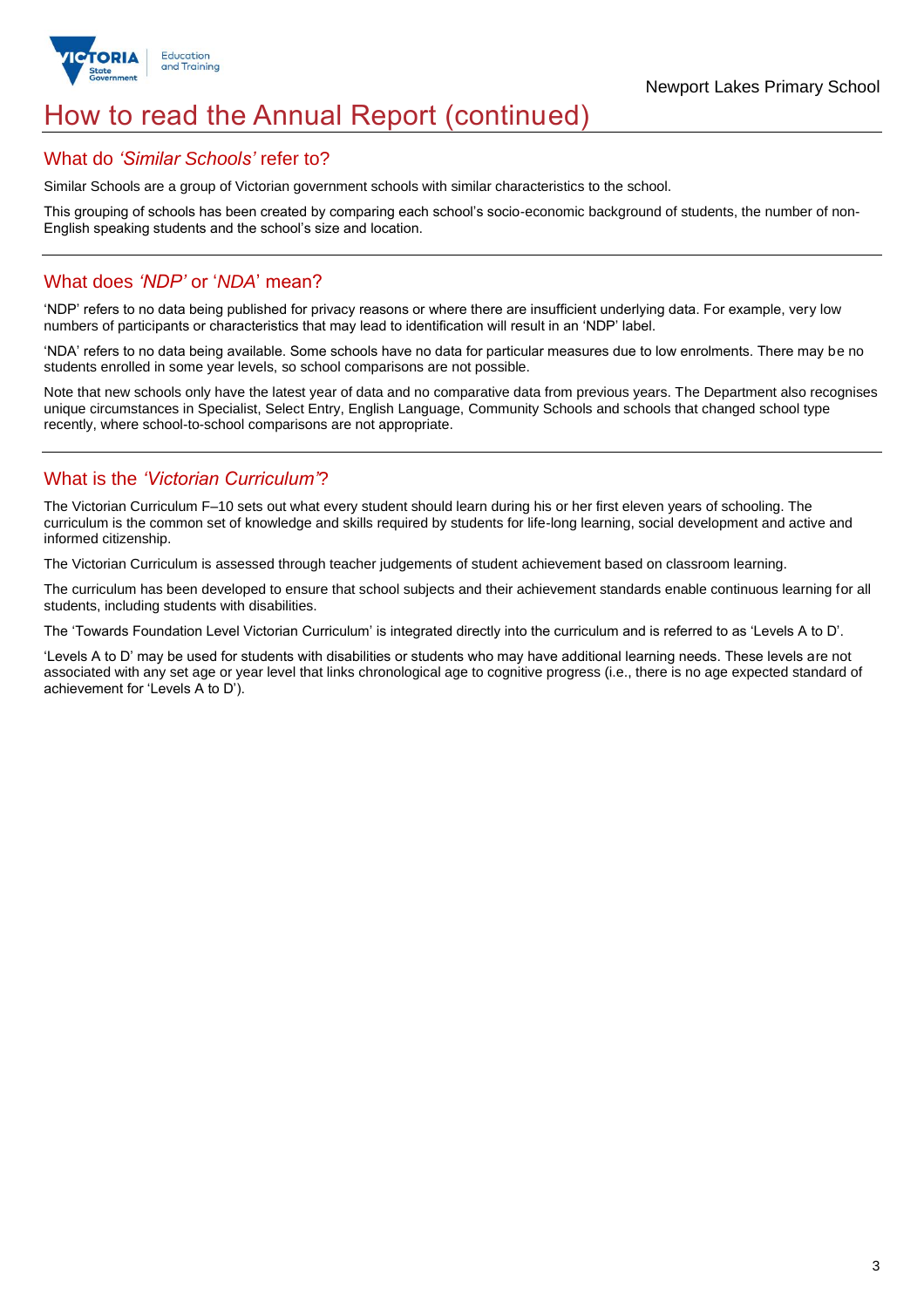

## **About Our School**

## School context

Newport Lakes Primary School is a co-educational primary school located 8 kms west of the Melbourne CBD. Newport Lakes Primary School's vision is to develop students that are resilient, responsible, respectful and compassionate, within a safe and nurturing environment.

We provide a rigorous educational program that empowers students to excel, take action and become lifelong learners. We believe all students can learn and as members of diverse communities we can make a difference to the world around us. The values our school community embraces are : Resilience, Critical Thinking, Responsibility, Compassion and Respect

In 2021, our February census enrolment was 537. The school was organised in 23 straight and composite level classes comprising of 4 Prep or Foundation classes, 4 classes of Year 1 classes, 4 classes of Year 2 classes, 6 classes of Year 3/ 4 classes and 5 classes of Year 5/ 6 classes. The school also conducted a specialist program of Visual Arts, Physical Education, Indonesian LOTE (Languages Other Than English) and Music / Performing Arts. All of the 23 classes attended a 1-hour lesson per week of each of the 4 specialist subjects.

The school also conducts its own instrumental music program where students may choose to learn a musical instrument (brass, woodwind, percussion). Most of these students progress to the school's Concert Band consisting of over 40 students from Years 2-6. The school's music program also consists of a Junior and Senior Choir and a Ukulele Group.

The school's SFOE in 2021 was 0.1723. The number of staff for this same year was 39.3 EFT. The staffing profile was made up of 32 teaching staff (1 Principal, 1 Assistant Principal, 1 Leading Teacher, 3 Learning Specialists, 26 Teachers) and 7.2 Education Support staff (3.8 Integration Aides, a Medical Assistant, 1.4 Office Assistants and a Business Manager).

## Framework for Improving Student Outcomes (FISO)

In 2021, Newport Lakes Primary School focused on the implementation of Key Improvement Strategies that related to the FISO dimensions of 'Excellence in teaching and learning', 'Building practice excellence' and 'Empowering students and building school pride'. The school also included a Health and wellbeing priority in line with the Education Department's directive.

Actions from the Key Improvement Strategies included:

• Implementing a school wide tutoring program in literacy and numeracy

• Whole school professional learning on Literacy (Review of 6+1 Traits, Readers' notebooks, Writers' notebooks, What makes a good writing conference?, Vocabulary and Moderation Opportunities)

• Implemented a system for the collection and analysis of literacy and numeracy data across the school

Revisited the NLPS Health Scope and Sequence to ensure that it is guaranteed, viable and clear for all teaching teams

• Introduced explicit teaching of strategies to support the reduction of anxiety and depression and build resilience amongst our students

• Established an agreed approach to monitoring and responding to student wellbeing concerns; revisiting how to respond to a student disclosure of family violence

To support the implementation of these KIS, 2 additional Learning Specialists were appointed during the year to assist in the improvement of the teaching and learning of Literacy, Numeracy and Digital Technologies.

In response to the continued difficulties associated with the state lockdowns and remote learning, a major focus was made towards the health and well-being of both students and staff throughout the year, especially during the second semester. Although still above similar schools and state means, there was a significant decrease in the sense of connectedness that students had with their school in 2021. Given this was a system wide trend and expected due to the time experienced undertaking remote learning, this will still need to be monitored as we return to normal school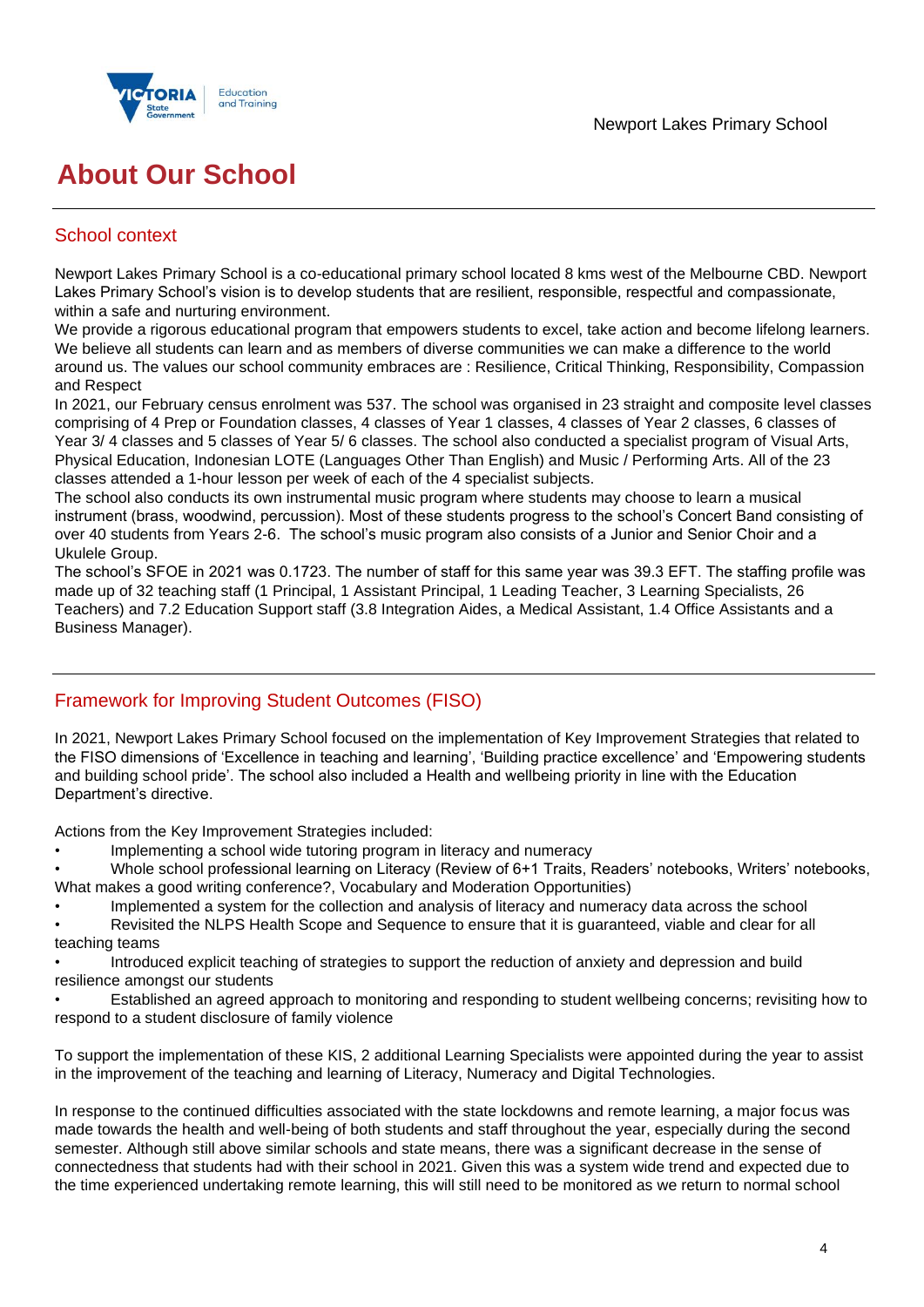

conditions.

Newport Lakes Primary School also completed a KIS to develop and implement a whole school instructional model to ensure teaching consistency across the school.

Due to a back-log of school reviews caused due to the state lockdowns in 2020/ 2021, Newport Lakes Primary School were requested to postpone their school review, and subsequently a new Strategic Plan, until Semester 1, 2022.

### Achievement

In 2021 the school continued work on its Strategic Plan goal for every child to achieve their optimal learning growth in literacy and numeracy.

The percentage of students in Years P to 6 'at or above the expected standard' in teacher judgements was 94% in English which was slightly above the average of similar schools (93%) and in Mathematics the score was 91% which is slightly below the average of 93% recorded in similar schools. These results remain similar to those recorded in 2020 in both English and Mathematics.

The school's year 3 and year 5 NAPLAN results were well above state means and similar to schools that are classified as being like to Newport Lakes Primary School. The 2021 Reading result was below the 4-year average in both Year 3 and Year 5 but remained similar in Numeracy.

Although disappointing to see a decrease in the Reading scores, considering the disruption to the student's education in 2020 and 2021, the school has still performed very well in maintaining a very level of achievement.

The school did not achieve its target to match or exceed the Learning Gain growth from Year 3 to Year 5 in Reading and Numeracy in similar schools but was successful in the area of Writing.

A range of additional Literacy and Numeracy supports were implemented in 2021 including the Tutoring program, Individual Learning Plans and GRIN (Getting Ready in Numeracy). These supports involved a variety of 1:1 teaching, small groups, structured parental support, online support and before school 'front loading' lessons.

Selected students from Years 3-6 also participated in the Victorian High Ability Program in the online programs in Literacy and Numeracy and selected enrichment programs.

Students supported through the program for Student Disability all showed satisfactory progress in achieving their individual goals as listed in their ILP's.

## Engagement

The further continuation of remote learning in 2021 made it an extremely challenging year for students, staff and parents. Keeping students engaged in their remote learning programs became increasingly difficult as the year progressed, and many parents were also finding the burden of supervising their child's education at home very demanding and difficult. New and innovative methods and actions were implemented by teachers to keep students engaged during remote learning including online incursions, small break out groups, online social meets for students, the making of videos as well as the maintaining of the daily check-ins and remote learning lessons.

The inclusion of a weekly Specialist Program Day where students were engaged in a day full of practical specialist lessons eg. visual art, drama , PE , Music and LOTE was a welcome addition to the online programs for the students and a break for parents from the supervising and assisting their child during remote learning. It also provided an opportunity for the teachers in their respective professional learning teams to have collaborative time to plan engaging lessons for their students.

The school had a focus on resilience, respect and being inclusive which included explicit teaching of Health and welfare related activities eg. 'What is Consent at NLPS?' and a whole school celebration of ITSOK2BEME Day. Although the target to reduce the variability of the data between girls and boys to within 5% in all AToSS domains was not fully met the viability was reduced significantly in all domains with the girls scoring to be more positive than the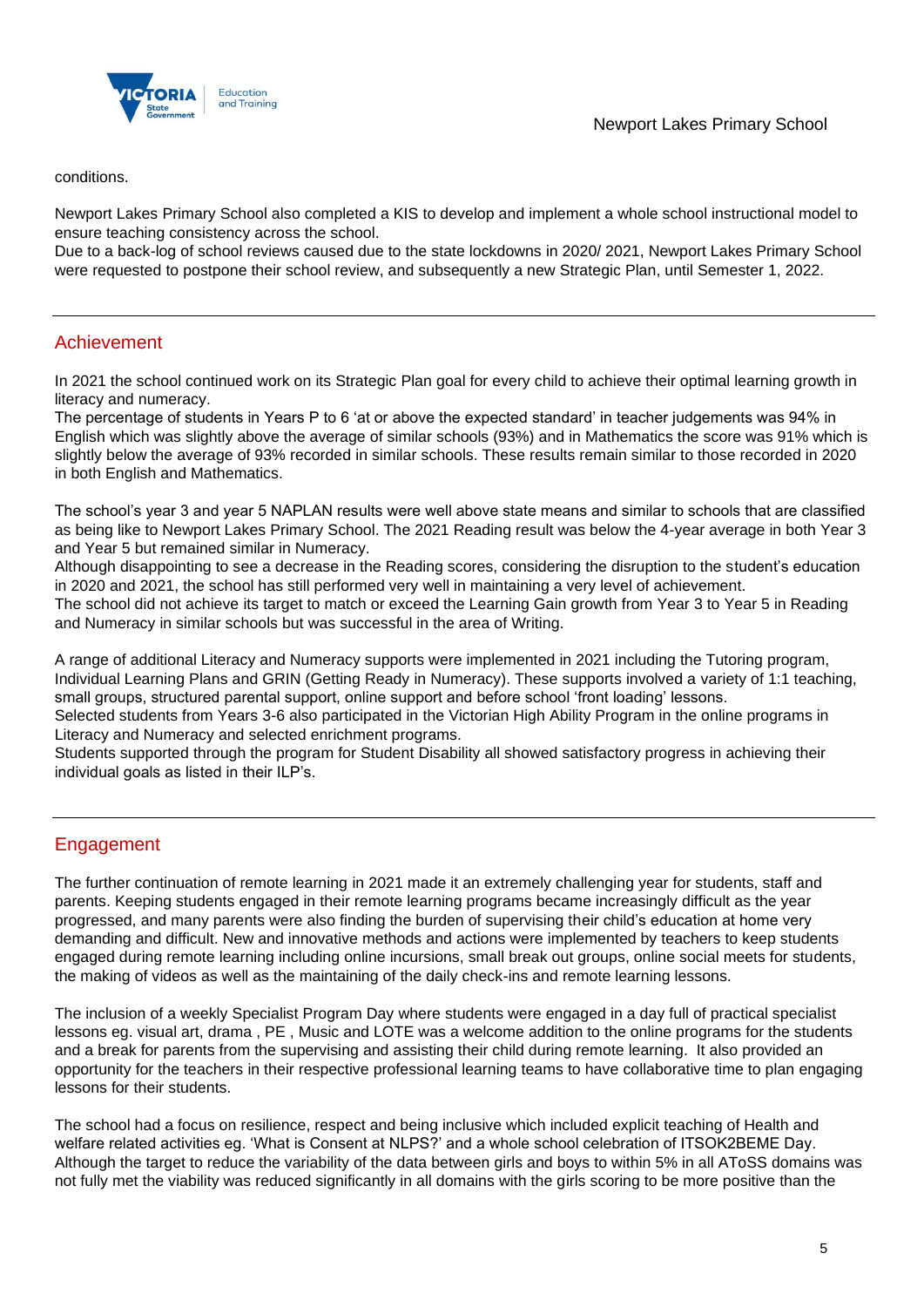

boys in many factors.

The average number of student absences (Prep-Yr.6) was 9.9 days per student which was lower than similar and state schools' average which was 11.3 and 14.7 respectively.

During remote learning, daily check-ins were conducted for all grades and parents were contacted by the school if a child failed to attend more than 3 consecutive days of learning. Parents were also informed by Newsletter and Compass of the importance of the return to school when restrictions were lifted and assistance was available if their child was experiencing anxiety about resuming school.

## **Wellbeing**

The school has made substantial progress in student welfare over the last few years with a significant focus on student mental health and wellbeing during the pandemic in 2021. Following from a very disrupted 2020, the 2021 school year proved to be one of the most difficult and challenging times over a sustained period for students, staff and parents.

It was important for the students to feel and know they were safe and that there was always support available. Some actions included 'Who I can talk to' posters designed to remind children that there are people that they can go to if they are feeling worried/unsafe, Kids Helpline contact details on display, 'My Growth Mindset' thoughts in every classroom, 'Our school stands up for inclusion and diversity' posters displayed in prominent places around the school and continual daily check-ins for all students whilst on remote learning.

Even through such a difficult year, Newport Lakes PS was able to maintain its high sense of connectedness and management of bullying results in the AtoSS survey with results being at or above similar schools. Parent satisfaction results in the 2021 Parent Opinion Survey was significantly lower than previous years and was below state average. Considering the students were undertaking remote learning at the time of the survey, and that only 15 parents responded to the survey, the results may need to be taken with some hesitancy but should still be noted for future reference.

Staff satisfaction, according to the School Staff Survey, was well above similar schools the state average which was very pleasing considering the challenges of the year and that most staff and their families were forced to be in a household lockdown at the time of the survey.

In 2021 the school focused on the KIS related to the FISO dimension of positive Climate for Learning by embedding the aspects of the PSWB platform including the Restorative Practices on a consistent school-wide basis. It is very important for students to feel safe with a positive mindset if they are to learn to their full potential. After being a partner school in the Respectful Relations program in 2020 , NLPS was invited to become a Lead school to support a number of other network schools in 2021 to assist in the implementation and delivery of the program in their schools.

### Finance performance and position

2021 was a year like no other for everyone including us here at Newport Lakes Primary School (NLPS). A lot of time and energy was invested into our Financial Management and careful budgeting. This is evident in the continuation of the best education outcomes for our students and the continued improvements and maintenance of our buildings and grounds.

The school was able to invest heavily in developing a new inclusive entrance (ramp) to the main school building. The inclusion of the ramp not only allows easier access for students who may not be able to navigate stairs but also for families with prams and caregivers who may needs assistance. The landscaping that accompanied the new ramp to the school entrance has enhanced the entrance, making it even more so inviting and pleasing on the eye. The generous voluntary donations from families into the building fund help fund this project.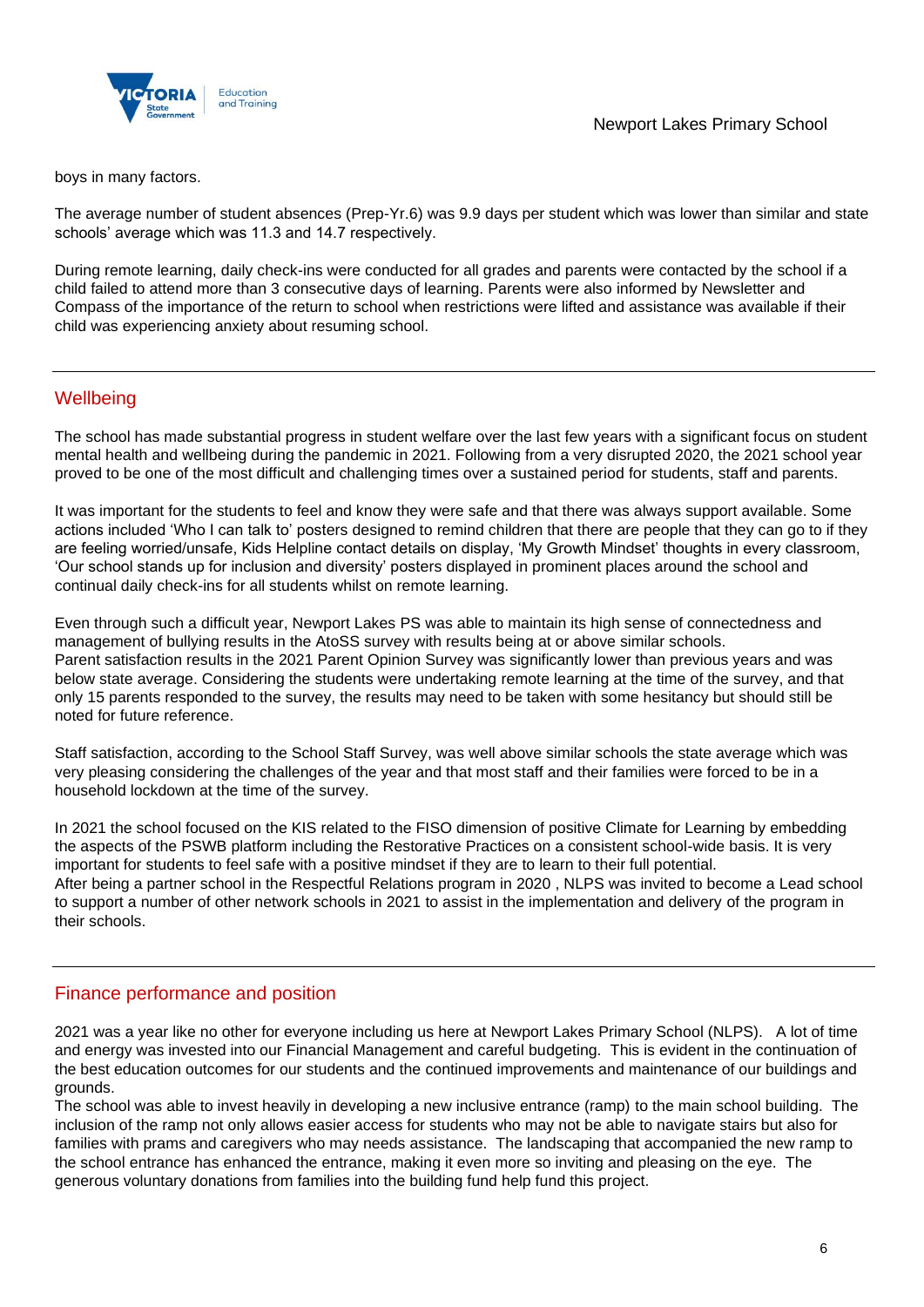

The larger than expected net operating surplus reported is a direct result of the Covid – 19 impact of 2021. Again, the 'whole school' did not participate in as much professional development as previous years or have a need to engage in school local payroll (SLP) as the need for CRT's to cover planning days / sessions, personal leave, LSL and the likes was not as high.

In addition, NLPS was a pilot Hub school for the South Western Region for the graduates transforming the first years of the teaching career pilot which provided additional funding that did not get fully utilised and is allocated towards future professional learning. The school did invest heavily in buying 80 new IPADS which have been distributed to classes throughout the school.

Unfortunately, due to COVID, the school was unable to partake in any major fundraising events in 2021. However, the entire school is extremely grateful of the efforts of everyone involved in the small amount of fundraising activities which were conducted virtually.

Finally, our student charges and voluntary contributions remain an integral component of our school funding, allowing students access to the ongoing opportunities and experiences provided at NLPS. Our parent community's ongoing commitment to the school through a high rate of payment of these contributions remain critical in providing opportunities to our students. Parent contributions also continued to fund the invaluable service of the school first medical assistant, which receive no Department funding.

Thank you to School Council and the Finance Committee for their continued leadership, support and guidance in implementing the financial aspects of our long term school strategy.

> **For more detailed information regarding our school please visit our website at <https://newportlakesps.vic.edu.au/>**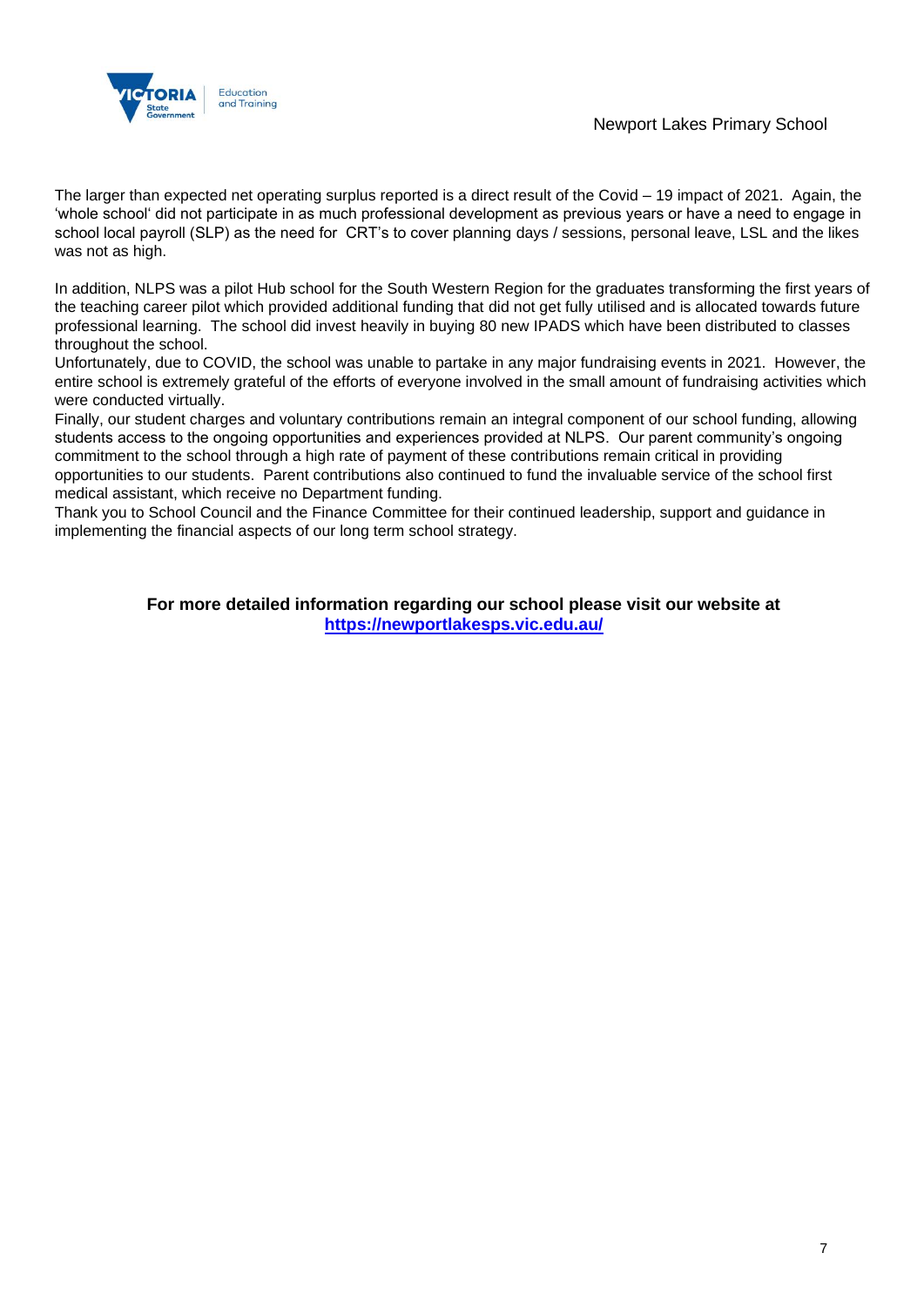

# **Performance Summary**

The Performance Summary for government schools provides an overview of how this school is contributing to the objectives of the Education State and how it compares to other Victorian government schools.

All schools work in partnership with their school community to improve outcomes for children and young people. Sharing this information with parents and the wider school community helps to support community engagement in student learning, a key priority of the Framework for Improving Student Outcomes.

Refer to the 'How to read the Annual Report' section for help on how to interpret this report.

## SCHOOL PROFILE

#### **Enrolment Profile**

A total of 537 students were enrolled at this school in 2021, 289 female and 248 male.

13 percent of students had English as an additional language and NDP percent were Aboriginal or Torres Strait Islander.

#### **Overall Socio-Economic Profile**

The overall school's socio-economic profile is based on the school's Student Family Occupation and Education index (SFOE).

SFOE is a measure of socio-educational disadvantage of a school, based on educational and employment characteristics of the parents/carers of students enrolled at the school. Possible SFOE band values are: Low, Low-Medium, Medium and High. A 'Low' band represents a low level of socio-educational disadvantage, a 'High' band represents a high level of socio-educational disadvantage.

This school's SFOE band value is: Low

#### **Parent Satisfaction Summary**

The percent endorsement by parents on their school satisfaction level, as reported in the annual Parent Opinion Survey.

Percent endorsement indicates the percent of positive responses (agree or strongly agree) from parents who responded to the survey.



#### **School Staff Survey**

The percent endorsement by staff on School Climate, as reported in the annual School Staff Survey.

Percent endorsement indicates the percent of positive responses (agree or strongly agree) from staff who responded to the survey. Data is suppressed for schools with three or less respondents to the survey for confidentiality reasons.

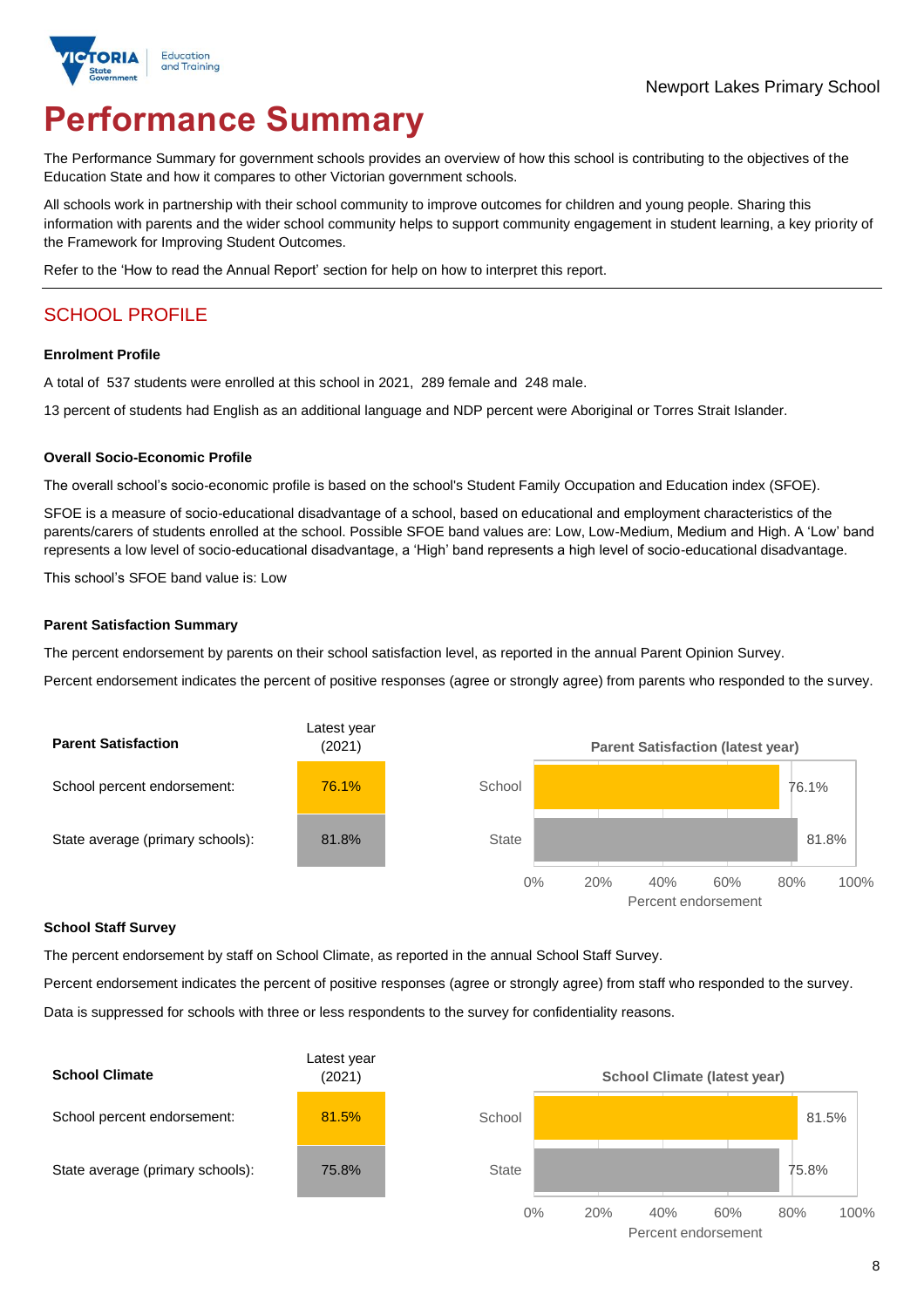

## ACHIEVEMENT

*Key: 'Similar Schools' are a group of Victorian government schools that are like this school, taking into account the school's socioeconomic background of students, the number of non-English speaking students and the size and location of the school.*

#### **Teacher Judgement of student achievement**

Percentage of students working at or above age expected standards in English and Mathematics.



Percent students at or above age expected level

| <b>Mathematics</b><br>Years Prep to 6                             | Latest year<br>(2021) |
|-------------------------------------------------------------------|-----------------------|
| School percent of students at or above age<br>expected standards: | 91.2%                 |
| Similar Schools average:                                          | 93.2%                 |
| State average:                                                    | 84.9%                 |

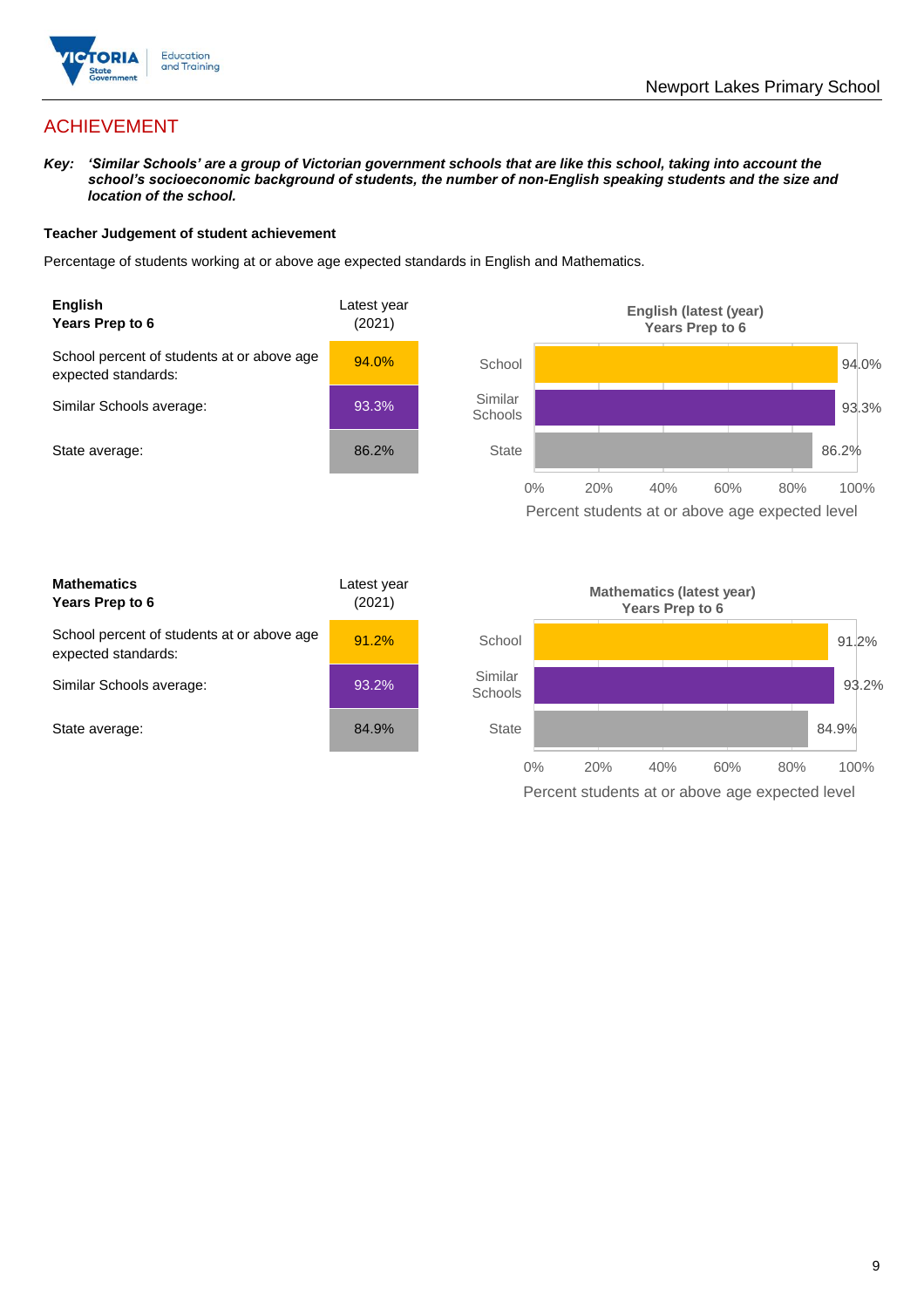

## ACHIEVEMENT (continued)

*Key: 'Similar Schools' are a group of Victorian government schools that are like this school, taking into account the school's socioeconomic background of students, the number of non-English speaking students and the size and location of the school.*

#### **NAPLAN**

Percentage of students in the top three bands of testing in NAPLAN.

Note: NAPLAN tests were not conducted in 2020, hence the 4-year average is the average of 2018, 2019 and 2021 data.

| <b>Reading</b><br>Year <sub>3</sub>               | Latest year<br>(2021) | 4-year<br>average |                    | <b>NAPLAN Reading (latest year)</b><br>Year <sub>3</sub>  |                                                              |
|---------------------------------------------------|-----------------------|-------------------|--------------------|-----------------------------------------------------------|--------------------------------------------------------------|
| School percent of students in<br>top three bands: | 87.9%                 | 90.1%             | School             |                                                           | 87.9%                                                        |
| Similar Schools average:                          | 89.4%                 | 88.2%             | Similar<br>Schools |                                                           | 89.4%                                                        |
| State average:                                    | 76.9%                 | 76.5%             | <b>State</b>       |                                                           | 76.9%                                                        |
|                                                   |                       |                   | $0\%$              | 40%<br>20%                                                | 60%<br>100%<br>80%<br>Percent of students in top three bands |
| Reading<br>Year 5                                 | Latest year<br>(2021) | 4-year<br>average |                    | <b>NAPLAN Reading (latest year)</b><br>Year <sub>5</sub>  |                                                              |
| School percent of students in<br>top three bands: | 82.9%                 | 87.2%             | School             |                                                           | 82.9%                                                        |
| Similar Schools average:                          | 83.2%                 | 81.6%             | Similar<br>Schools |                                                           | 83.2%                                                        |
| State average:                                    | 70.4%                 | 67.7%             | <b>State</b>       |                                                           | 70.4%                                                        |
|                                                   |                       |                   | $0\%$              | 20%<br>40%                                                | 60%<br>80%<br>100%<br>Percent of students in top three bands |
| <b>Numeracy</b><br>Year <sub>3</sub>              | Latest year<br>(2021) | 4-year<br>average |                    | <b>NAPLAN Numeracy (latest year)</b><br>Year <sub>3</sub> |                                                              |
| School percent of students in<br>top three bands: | 82.8%                 | 82.0%             | School             |                                                           | 82.8%                                                        |
| Similar Schools average:                          | 80.9%                 | 82.1%             | Similar<br>Schools |                                                           | 80.9%                                                        |
| State average:                                    | 67.6%                 | 69.1%             | <b>State</b>       |                                                           | 67.6%                                                        |
|                                                   |                       |                   | 0%                 | 20%<br>40%                                                | 60%<br>100%<br>80%<br>Percent of students in top three bands |
| <b>Numeracy</b><br>Year 5                         | Latest year<br>(2021) | 4-year<br>average |                    | <b>NAPLAN Numeracy (latest year)</b><br>Year 5            |                                                              |
| School percent of students in<br>top three bands: | 77.6%                 | 77.8%             | School             |                                                           | 77.6%                                                        |
| Similar Schools average:                          | 75.2%                 | 74.9%             | Similar<br>Schools |                                                           | 75.2%                                                        |
| State average:                                    | 61.6%                 | 60.0%             | State              |                                                           | 61.6%                                                        |
|                                                   |                       |                   | $0\%$              | 20%<br>40%                                                | 60%<br>80%<br>100%                                           |

Percent of students in top three bands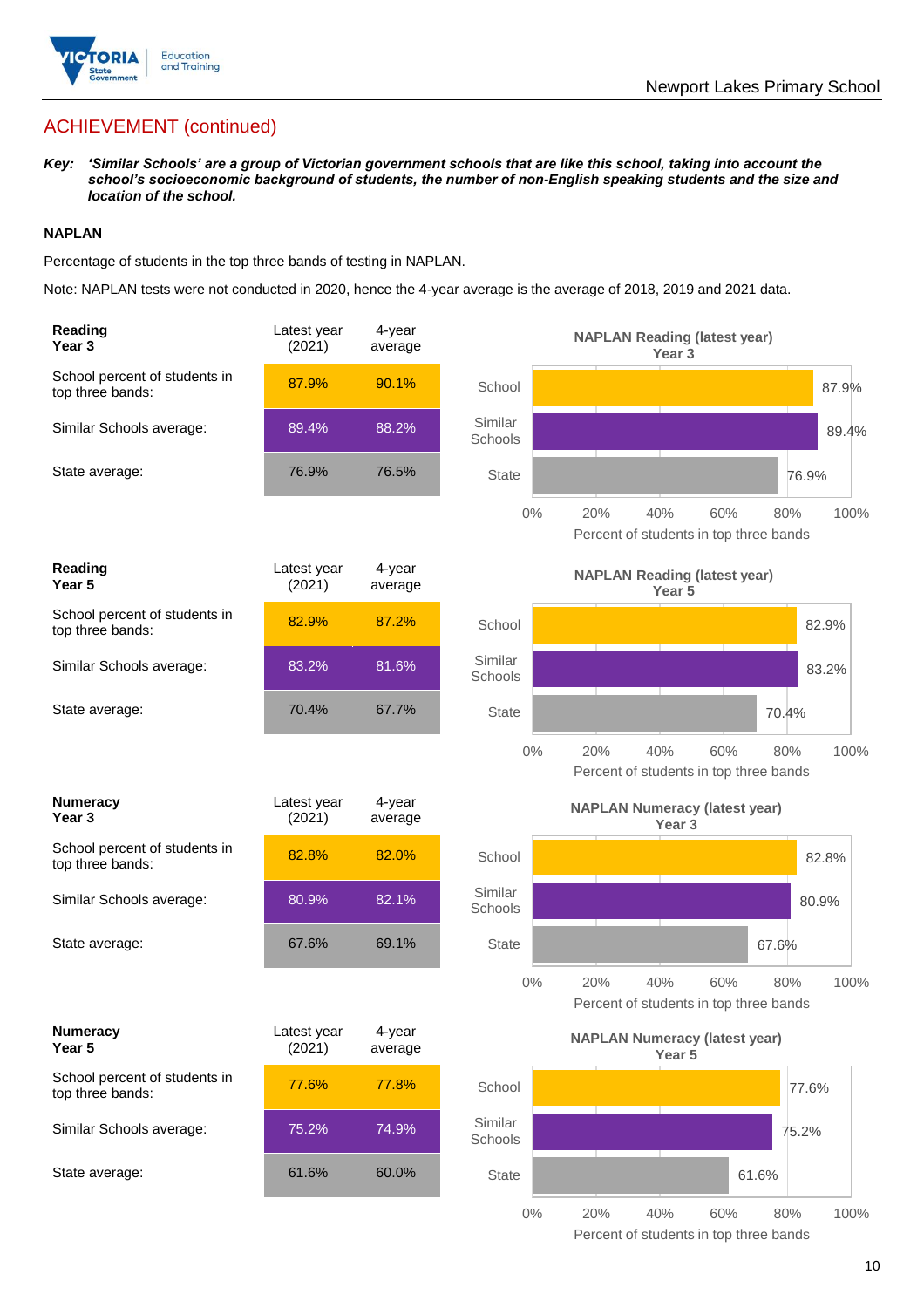

## ACHIEVEMENT (continued)

#### **NAPLAN Learning Gain**

NAPLAN learning gain is determined by comparing a student's current year result relative to the results of all 'similar' Victorian students (i.e., students in all sectors in the same year level who had the same score two years prior). If the current year result is in the top 25 percent, their gain level is categorised as 'High'; middle 50 percent is 'Medium'; bottom 25 percent is 'Low'.

#### **Learning Gain Year 3 (2019) to Year 5 (2021)**



**BLow Gain** Medium Gain **Example 10**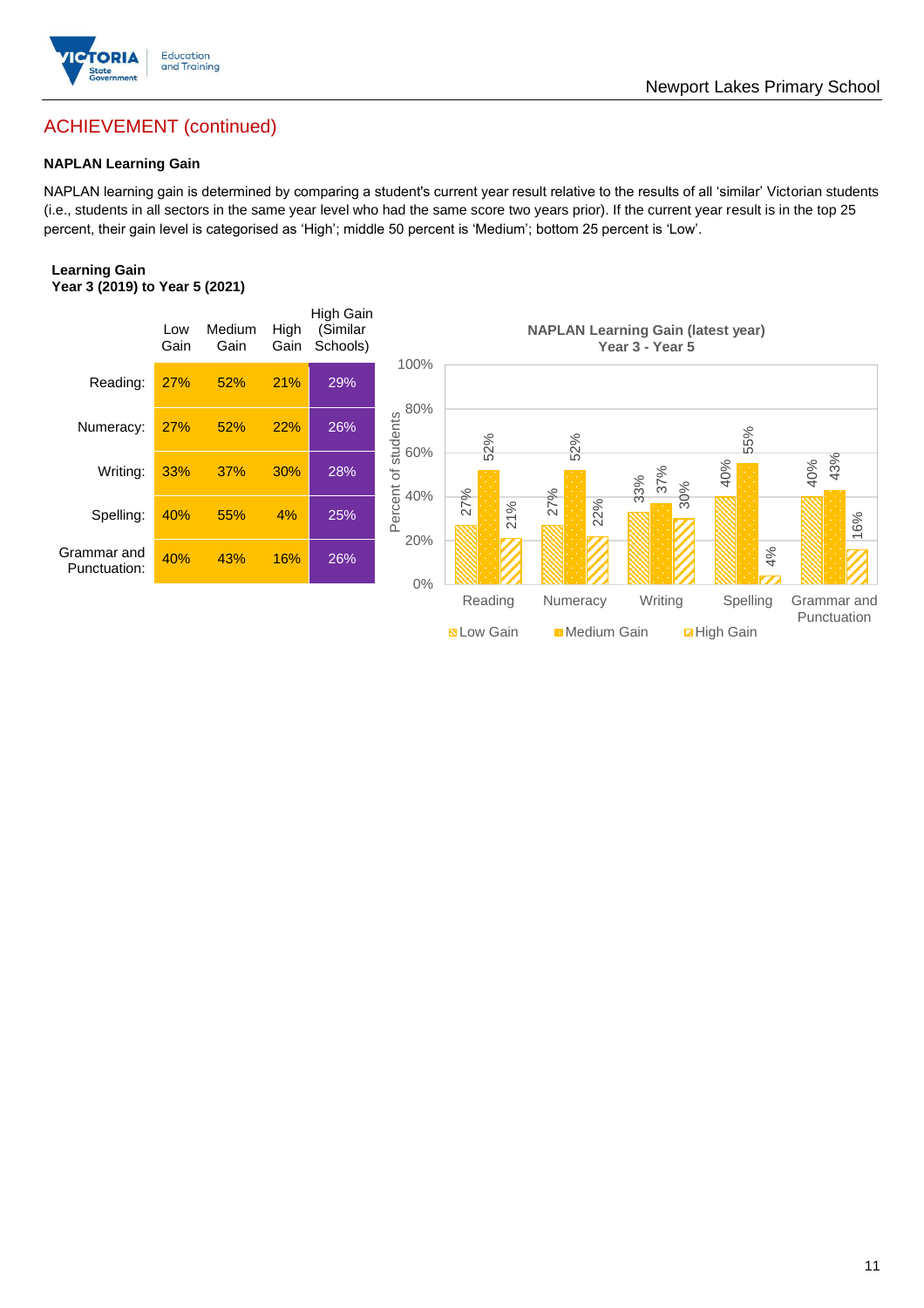

## ENGAGEMENT

*Key: 'Similar Schools' are a group of Victorian government schools that are like this school, taking into account the school's socioeconomic background of students, the number of non-English speaking students and the size and location of the school.*

#### **Average Number of Student Absence Days**

Absence from school can impact on students' learning. Common reasons for non-attendance include illness and extended family holidays. Absence and attendance data in 2020 and 2021 may have been influenced by COVID-19.



#### **Attendance Rate (latest year)**

|                                             | Prep | Year 1 | Year 2 | Year 3 | Year 4 | Year 5 | Year 6 |
|---------------------------------------------|------|--------|--------|--------|--------|--------|--------|
| Attendance Rate by year level<br>$(2021)$ : | 96%  | 95%    | 94%    | 96%    | 96%    | 95%    | 93%    |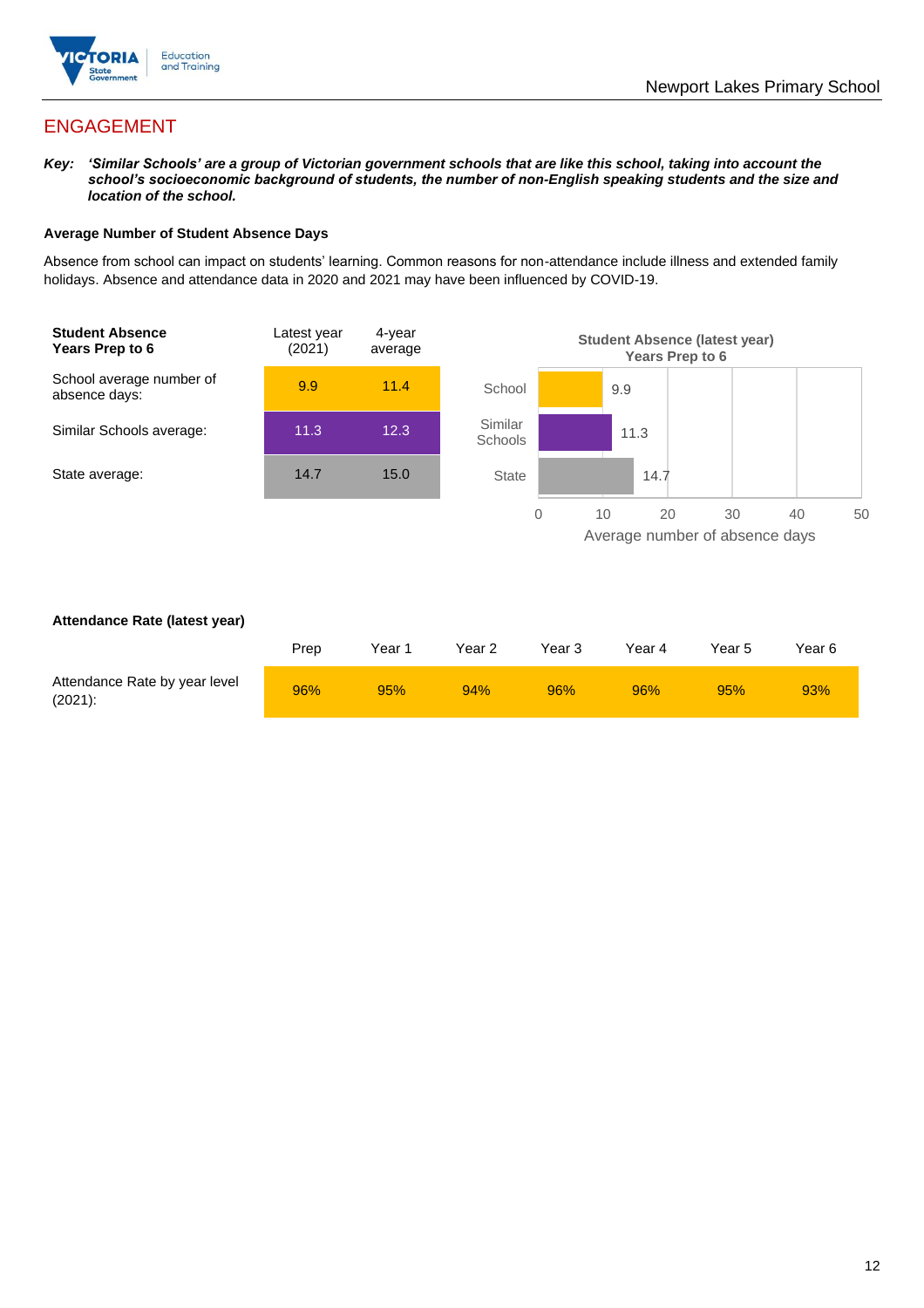

## **WELLBEING**

*Key: 'Similar Schools' are a group of Victorian government schools that are like this school, taking into account the school's socioeconomic background of students, the number of non-English speaking students and the size and location of the school.*

#### **Student Attitudes to School – Sense of Connectedness**

The percent endorsement on Sense of Connectedness factor, as reported in the Attitudes to School Survey completed annually by Victorian government school students, indicates the percent of positive responses (agree or strongly agree).



*Due to lower participation rates, differences in the timing of the survey/length of survey period and the general impact of Covid19 across 2020 and 2021, data are often not comparable with previous years or within similar school groups. Care should be taken when interpreting these results.*



#### **Student Attitudes to School – Management of Bullying**

The percent endorsement on Management of Bullying factor, as reported in the Attitudes to School Survey completed annually by Victorian government school students, indicates the percent of positive responses (agree or strongly agree).

| <b>Management of Bullying</b><br>Years 4 to 6 | Latest year<br>(2021) | 4-year<br>average |  |
|-----------------------------------------------|-----------------------|-------------------|--|
| School percent endorsement:                   | 75.2%                 | 78.5%             |  |
| Similar Schools average:                      | 77.7%                 | 79.2%             |  |
| State average:                                | 78.4%                 | 79.7%             |  |

*Due to lower participation rates, differences in the timing of the survey/length of survey period and the general impact of Covid19 across 2020 and 2021, data are often not comparable with previous years or within similar school groups. Care should be taken when interpreting these results.*

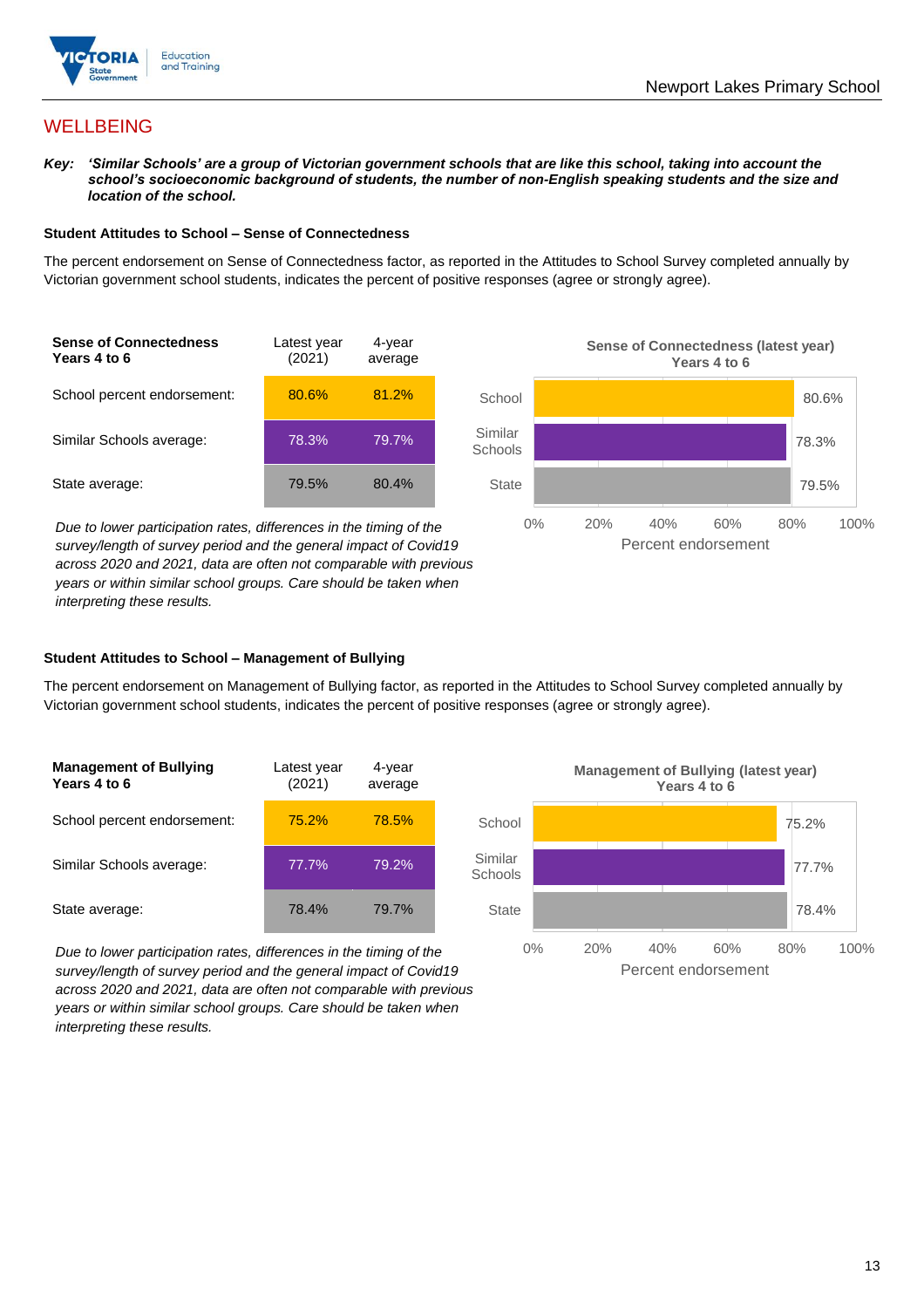

## **Financial Performance and Position**

FINANCIAL PERFORMANCE - OPERATING STATEMENT SUMMARY FOR THE YEAR ENDING 31 DECEMBER, 2021

| <b>Revenue</b>                  | <b>Actual</b> |
|---------------------------------|---------------|
| <b>Student Resource Package</b> | \$4,300,323   |
| Government Provided DET Grants  | \$559,784     |
| Government Grants Commonwealth  | \$3,591       |
| <b>Government Grants State</b>  | \$2,700       |
| <b>Revenue Other</b>            | \$9,333       |
| <b>Locally Raised Funds</b>     | \$517,308     |
| <b>Capital Grants</b>           | \$0           |
| <b>Total Operating Revenue</b>  | \$5,393,038   |

| Equity $1$                                          | <b>Actual</b> |
|-----------------------------------------------------|---------------|
| Equity (Social Disadvantage)                        | \$31,073      |
| Equity (Catch Up)                                   | \$0           |
| <b>Transition Funding</b>                           | \$0           |
| Equity (Social Disadvantage - Extraordinary Growth) | \$0           |
| <b>Equity Total</b>                                 | \$31,073      |

| <b>Expenditure</b>                    | <b>Actual</b> |
|---------------------------------------|---------------|
| Student Resource Package <sup>2</sup> | \$4,115,616   |
| Adjustments                           | \$0           |
| <b>Books &amp; Publications</b>       | \$8,863       |
| Camps/Excursions/Activities           | \$174,975     |
| <b>Communication Costs</b>            | \$3,918       |
| Consumables                           | \$113,627     |
| Miscellaneous Expense <sup>3</sup>    | \$16,931      |
| <b>Professional Development</b>       | \$18,617      |
| Equipment/Maintenance/Hire            | \$100,808     |
| <b>Property Services</b>              | \$121,007     |
| Salaries & Allowances <sup>4</sup>    | \$123,726     |
| <b>Support Services</b>               | \$136,768     |
| Trading & Fundraising                 | \$14,717      |
| Motor Vehicle Expenses                | \$0           |
| Travel & Subsistence                  | \$0           |
| <b>Utilities</b>                      | \$29,992      |
| <b>Total Operating Expenditure</b>    | \$4,979,567   |
| <b>Net Operating Surplus/-Deficit</b> | \$413,471     |
| <b>Asset Acquisitions</b>             | \$44,296      |

(1) The equity funding reported above is a subset of the overall revenue reported by the school.

(2) Student Resource Package Expenditure figures are as of 24 Feb 2022 and are subject to change during the reconciliation process.

(3) Miscellaneous Expenses include bank charges, administration expenses, insurance and taxation charges.

(4) Salaries and Allowances refers to school-level payroll.